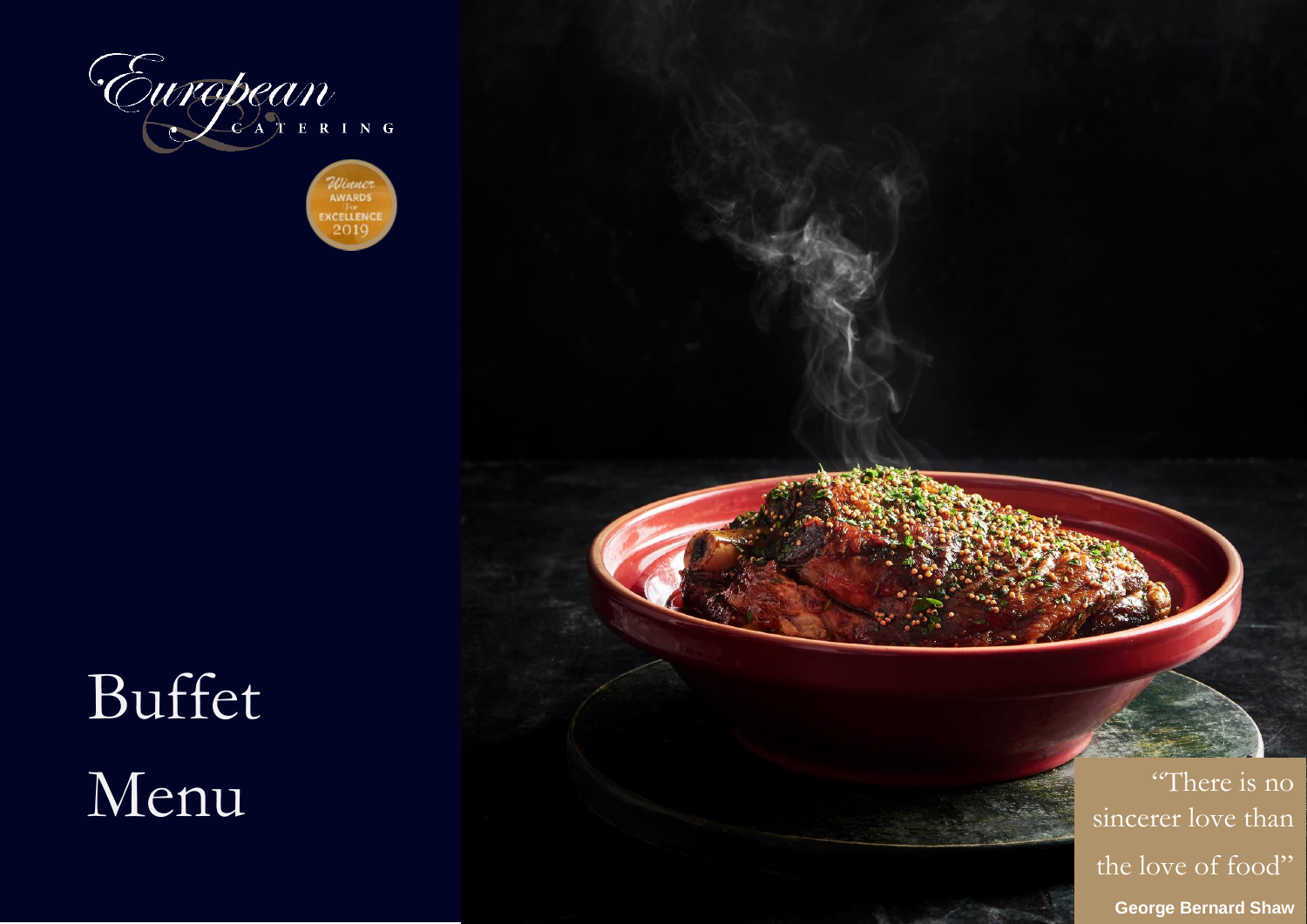# Buffet Menu 1

# Price per person from \$38.00

## Main Buffet

Pan seared salmon, garlic yoghurt, tabouli, pomegranates GF Coda alla vaccinara; slow cooked beef cheeks, bacon, gremolata DF I GF Roasted chicken breast, merguez sausage, Napolitana sauce DF I GF Penne, garlic, chilli, feta V

#### Side Dishes

Creamed corn, harissa butter, manchego GF I V Potato gratin, caramelised onions, Gruyere GF IV

## Salads

Soba noodles, soy wasabi dressing, fried eschallots, edamame VG Goats cheese, potato, mint V Caesar salad GF

Sonoma sourdough breads, Pepe Saya butter



#### Dessert

Choice of 2 from our dessert buffet menu

Fresh percolated coffee, selection of Origin teas, chocolate truffles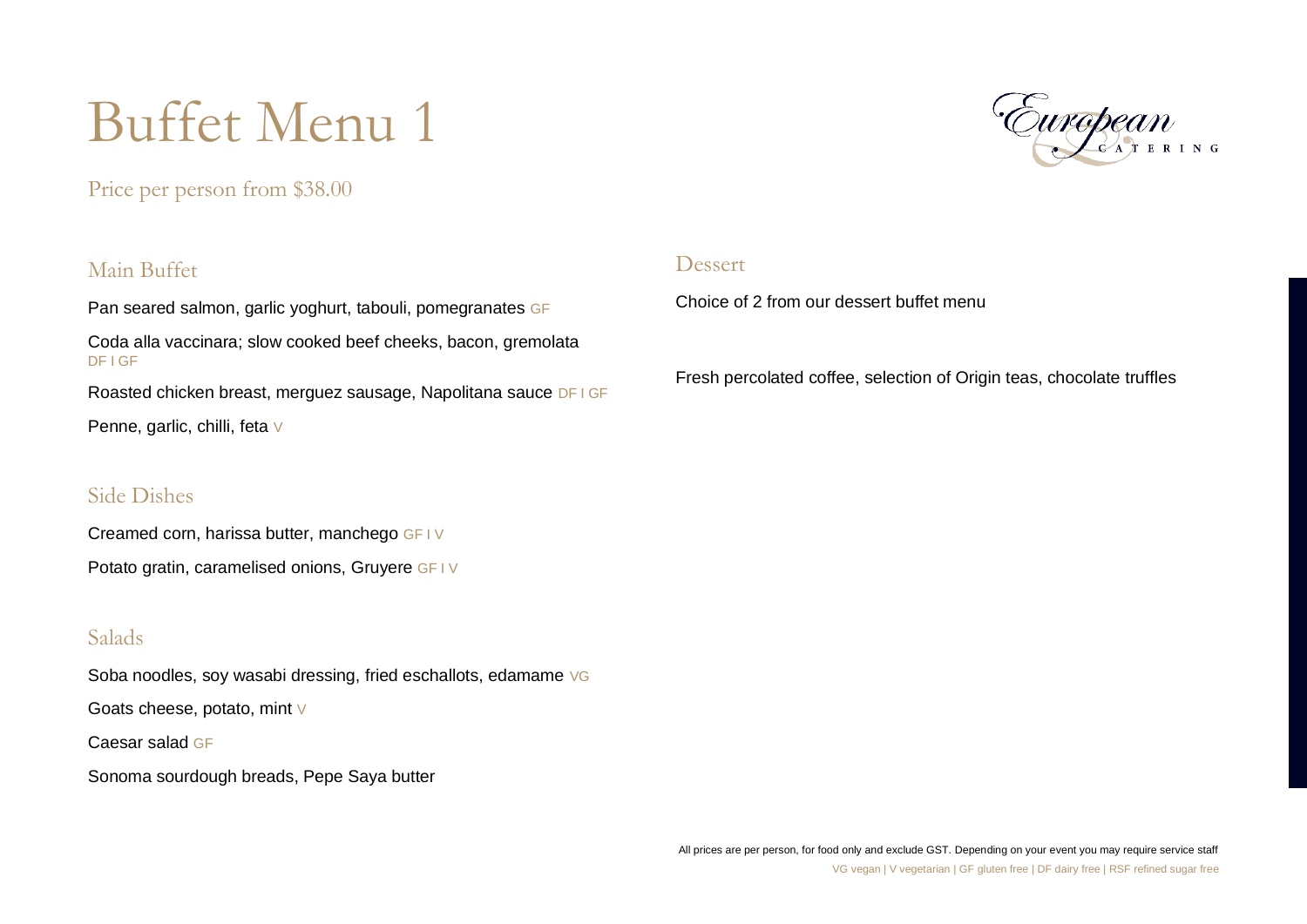# Buffet Menu 2

Price per person from \$48.00



#### Main Buffet

Sobrasada filled chicken breast, capers, Spanish onions DF I GF Skirt steak, pebre, wild mushrooms GF Dukkah crusted barramundi, aleppo, yogurt GF Szechuan braised eggplant, black vinegar, snow peas VG

#### Side Dishes

Mac & cheese; macaroni, Gruyere, Swiss, cheddar, mustard, paprika V Roasted & glazed carrot & fennel, dill & honey V

## Salads

Panzanella; Tuscan bread & vegetable salad, balsamic vinaigrette VG Roasted turmeric cauliflower, tahini, almonds GF I VG Black bean, corn, pico de gallo DF I GF I VG Sonoma sourdough breads, Pepe Saya butter

#### Dessert

Choice of 2 from our dessert buffet menu GF I VG Australian & imported cheeses, seasonal fruits

Fresh percolated coffee, selection of Origin teas, chocolate truffles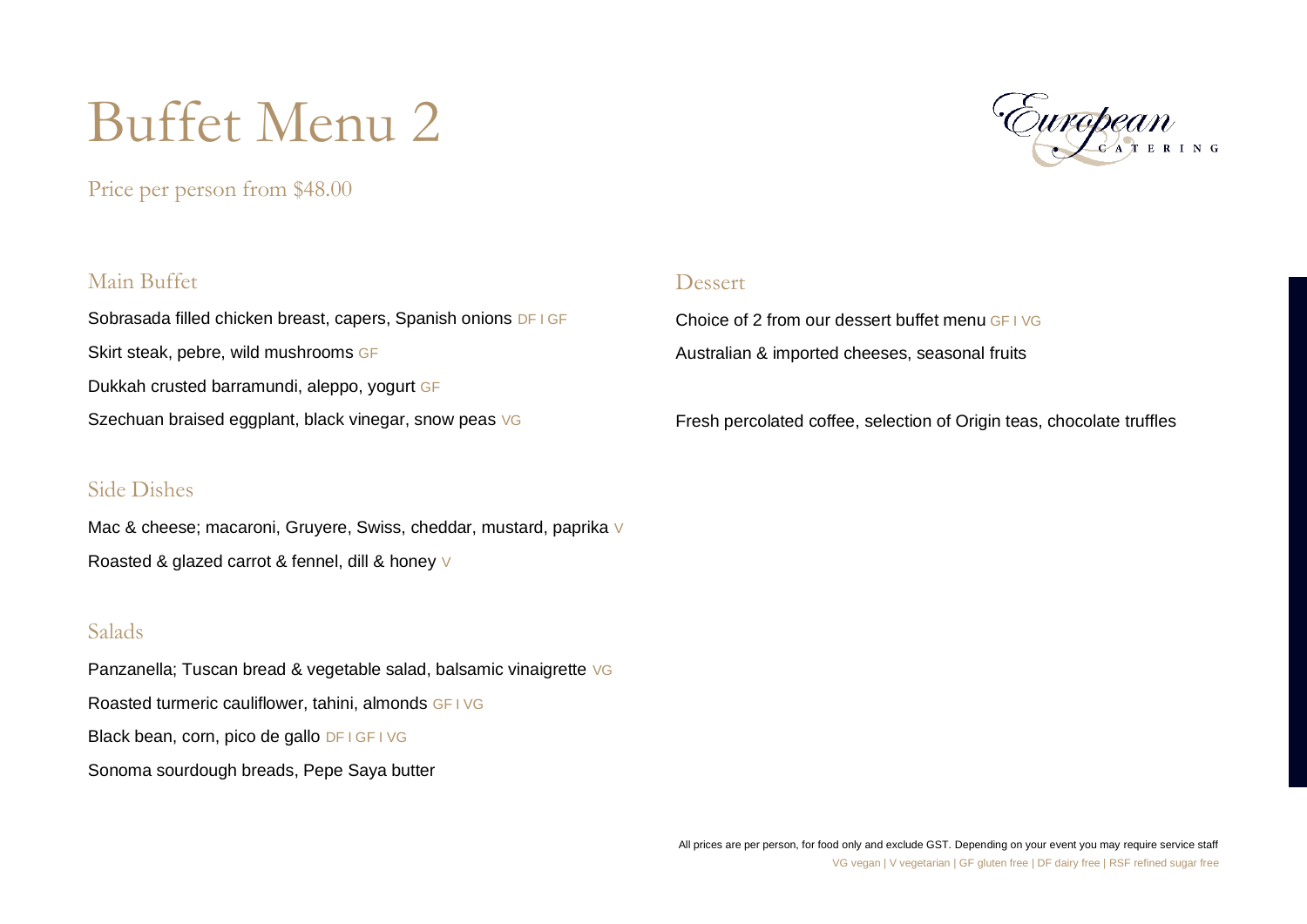# Cold Buffet Menu 1

European

Price per person from \$30.00

#### Main Buffet

Angus beef sirloin, pickled jalapeños, lime crema, garlic herb sauce GF Assorted sushi; Nigiri & maki rolls, soy, wasabi & pickled ginger GF Grilled free-range chicken thighs, basil, lemon, pickled onions DF I GF Spanish omelette, roasted onions, potatoes, herbs, cheese GF IV Smoked salmon, avocado cream, pickled onions, finger lime DF I GF

## Salads

Fattoush; Toasted bread, mixed greens & vegetables VG Cob salad; Cos lettuce, bacon, avocado, tomatoes, eggs GF Italian salad; Farfalle pasta, olives, semi dried tomatoes, Provolone V

Sonoma sourdough breads, Pepe Saya butter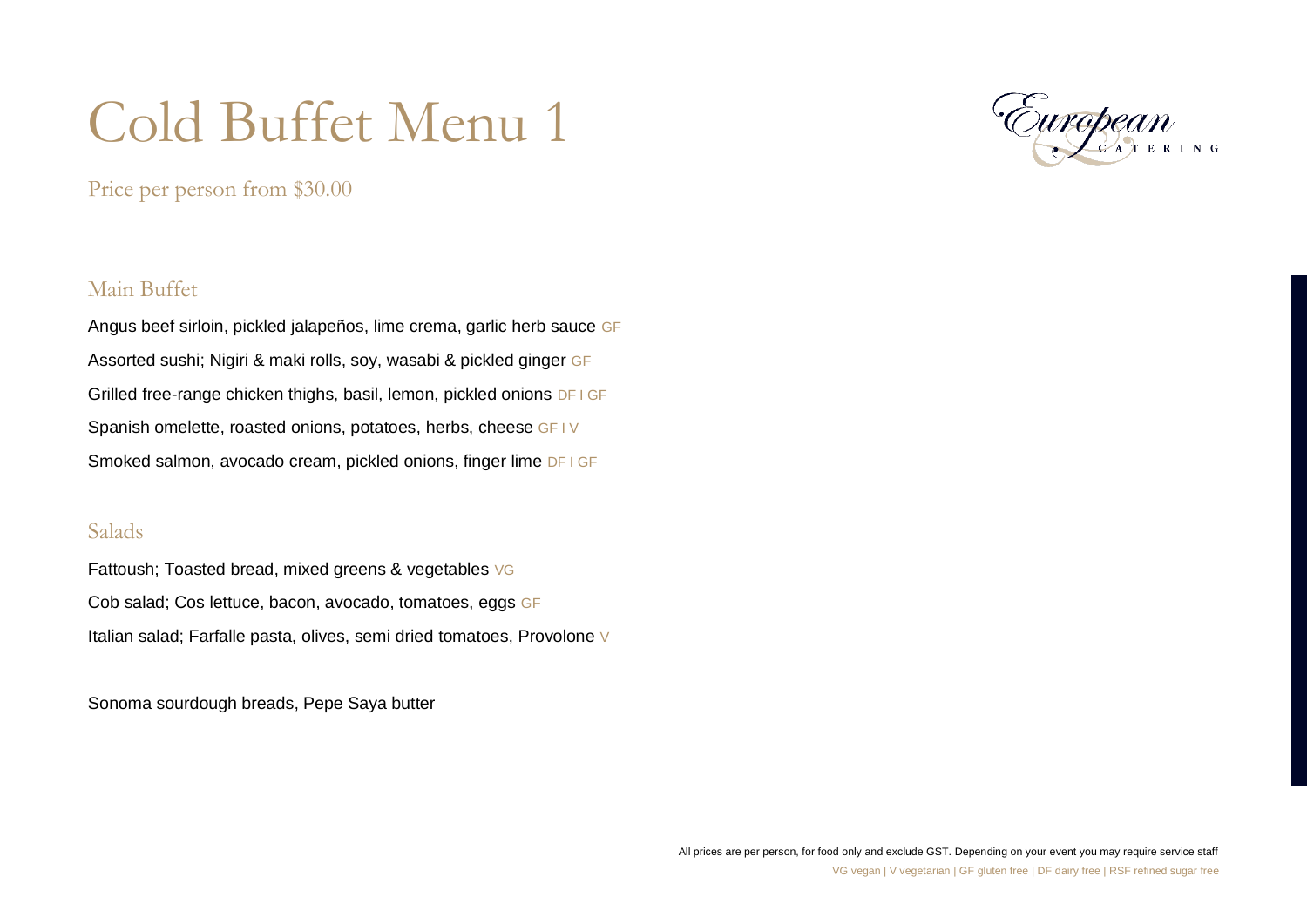# Cold Buffet Menu 2

Price per person from \$40.00



#### Main Buffet

Smoked & glazed chicken breast, avocado puree, samphire DF I GF Tuna, spicy mandarin oil, lettuce DF I GF Smoked bacon & aged cheddar tart Char sui pork, Asian greens DF I GF Braised eggplant, miso, sweet & sour radish DF I GF

## Salads

Mixed garden salad GF I VG Eggplant salad, freekah, red wine dressing DF I VG Broccoli & fetta salad GF IV

Sonoma sourdough breads, Pepe Saya butter

Optional extras at market price King prawns DF I GF Sydney rock oysters DF I GF Queensland sea scallops DF I GF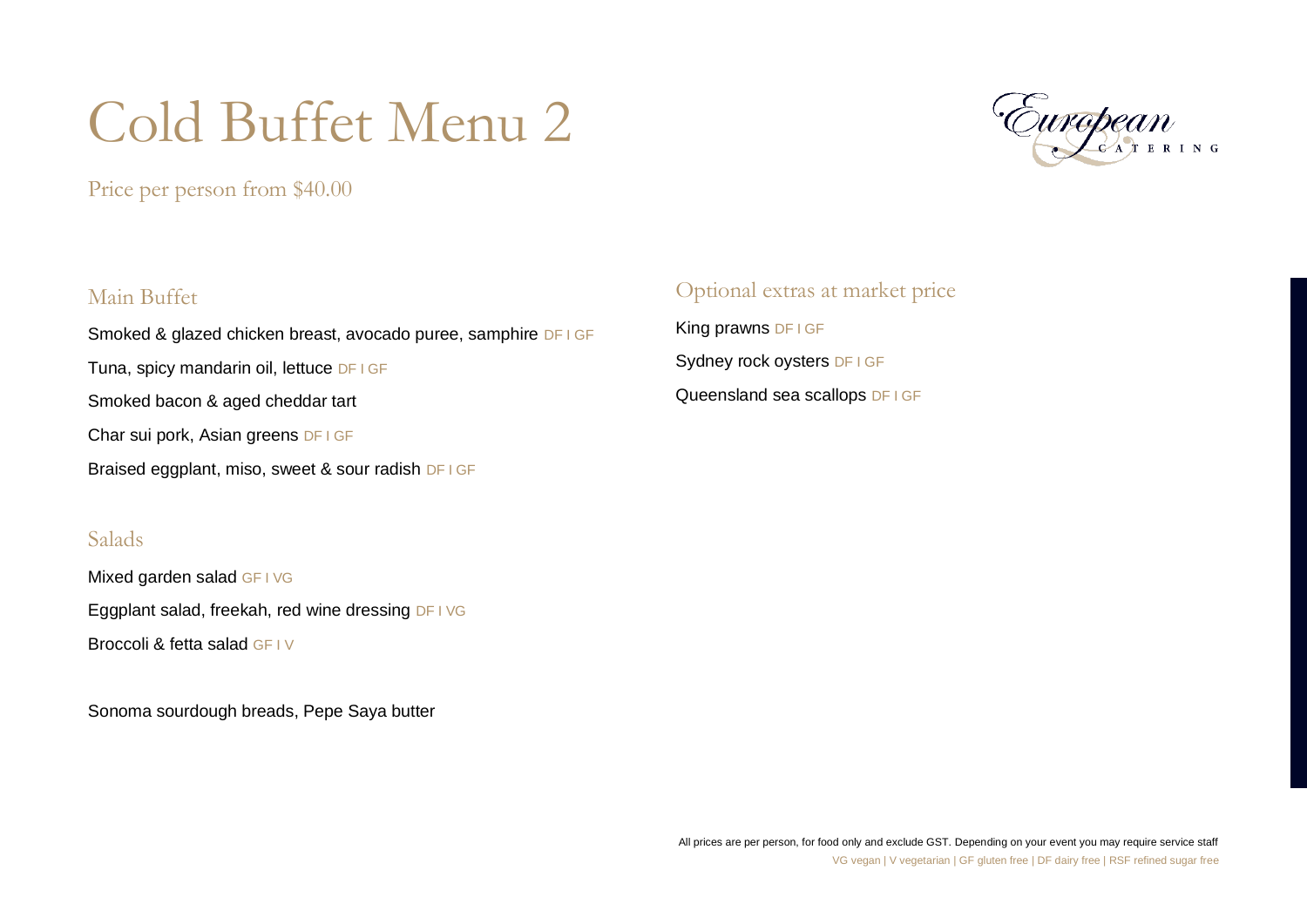# Sharing

Price per person from \$58.00pp (canapes/main/dessert) Price per person from \$48.00pp (main/dessert)

## **Canapés**

Heirloom tomatoes, Persian feta, pesto, extra virgin olive oil bruschetta GF I V Seared salmon, sesame seeds & wasabi avocado DF I GF Angus beef fillet & speck roulade, modern bearnaise, chervil oil GF Cherry smoked chicken roulade, BBQ glaze, corn chips GF Forest mushrooms, leek & Gruyere tartlet V Slow cooked lamb shanks, rosemary & preserved lemon miniature pies Twice baked 3 cheese & herb soufflé, capsicum relish GF I V

# **Main Course**

Please select 1 of the below main course menus

# **Menu 1**

# Main Course

Slow roasted lamb shoulder, chimichurri DF I GF Pan fried barramundi, salsa verde DF I GF



# Salads & Side Dishes

Fennel, orange, radicchio salad DF I GF I VG Watermelon, tomato, cucumber, feta salad GF Lemon olive roast potatoes DF I GF I VG

# **Menu 2**

# Main Course

Whole roast pork belly, pickled onions DF I GF Umami butter scallops GF

# Salads & Side Dishes

Cauliflower, apple, radish DF I GF I VG Green bean, minted palm sugar vinaigrette, pomegranate DF I GF I VG Roasted roots, kale, pesto GF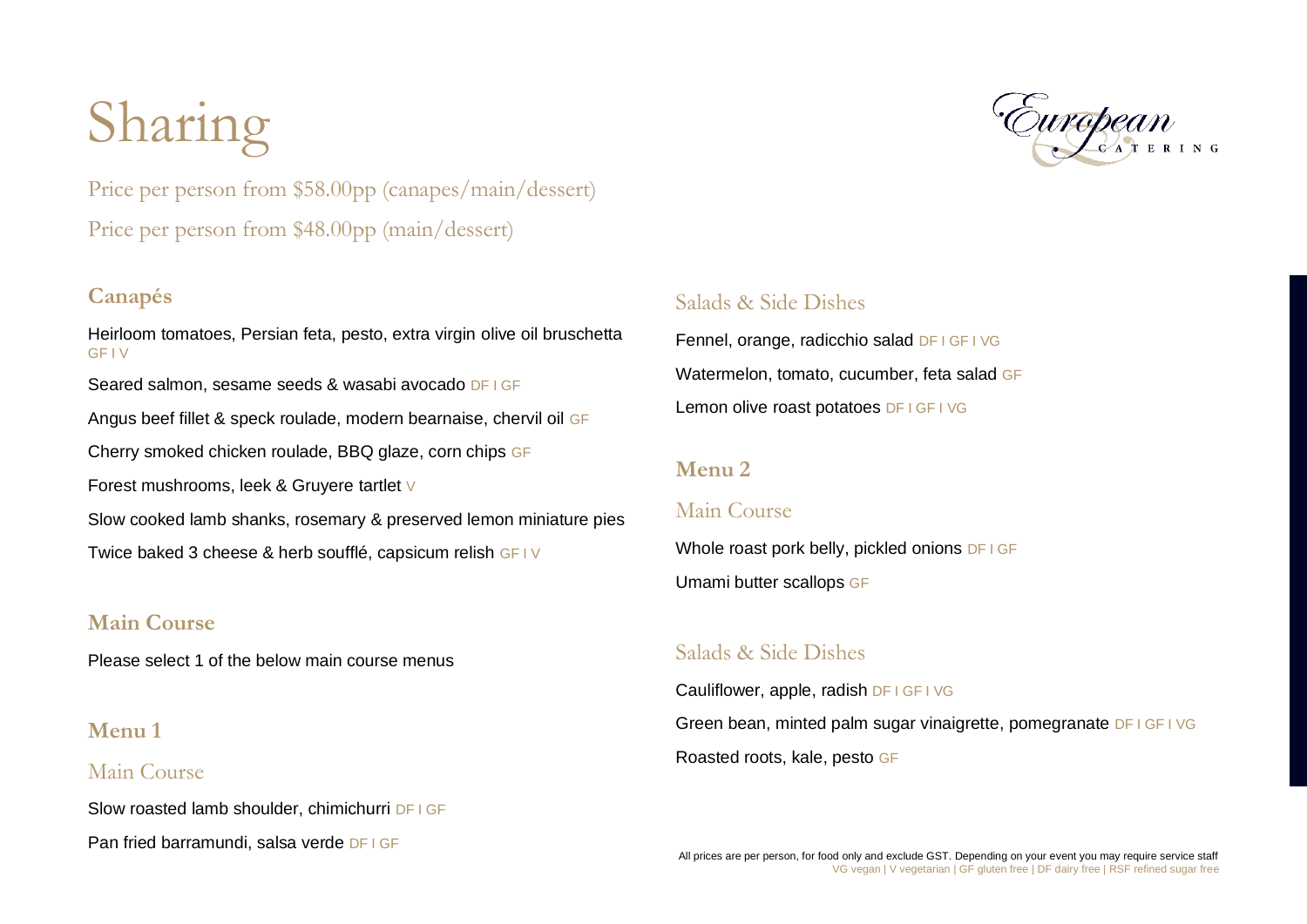## **Menu 3**

#### Main Course

Oven roasted free-range chicken, caramelised onion, chorizo braise GF Iced peeled king prawns DF I GF

#### Salads & Side Dishes

Macadamia, watercress, avocado DF I GF I VG Quinoa, beetroot, chevre GF Grilled pumpkin wedge, blue cheese, yoghurt, pecan GF

## **Menu 4**

## Main Course

Flame grilled sirloin DF I GF Cured ocean trout, citrus DF I GF

## Salads & Side Dishes

Rocket, semi dried tomato DF I GF I VG Broccoli, anchovy, walnut salad DF I GF Cauliflower, Parmesan hollandaise GF

Sonoma sourdough breads, Pepe Saya butter



#### Dessert

Choice of 2 from our dessert buffet menu or dessert cocktail menu Fresh percolated coffee, selection of Origin teas, chocolate truffles